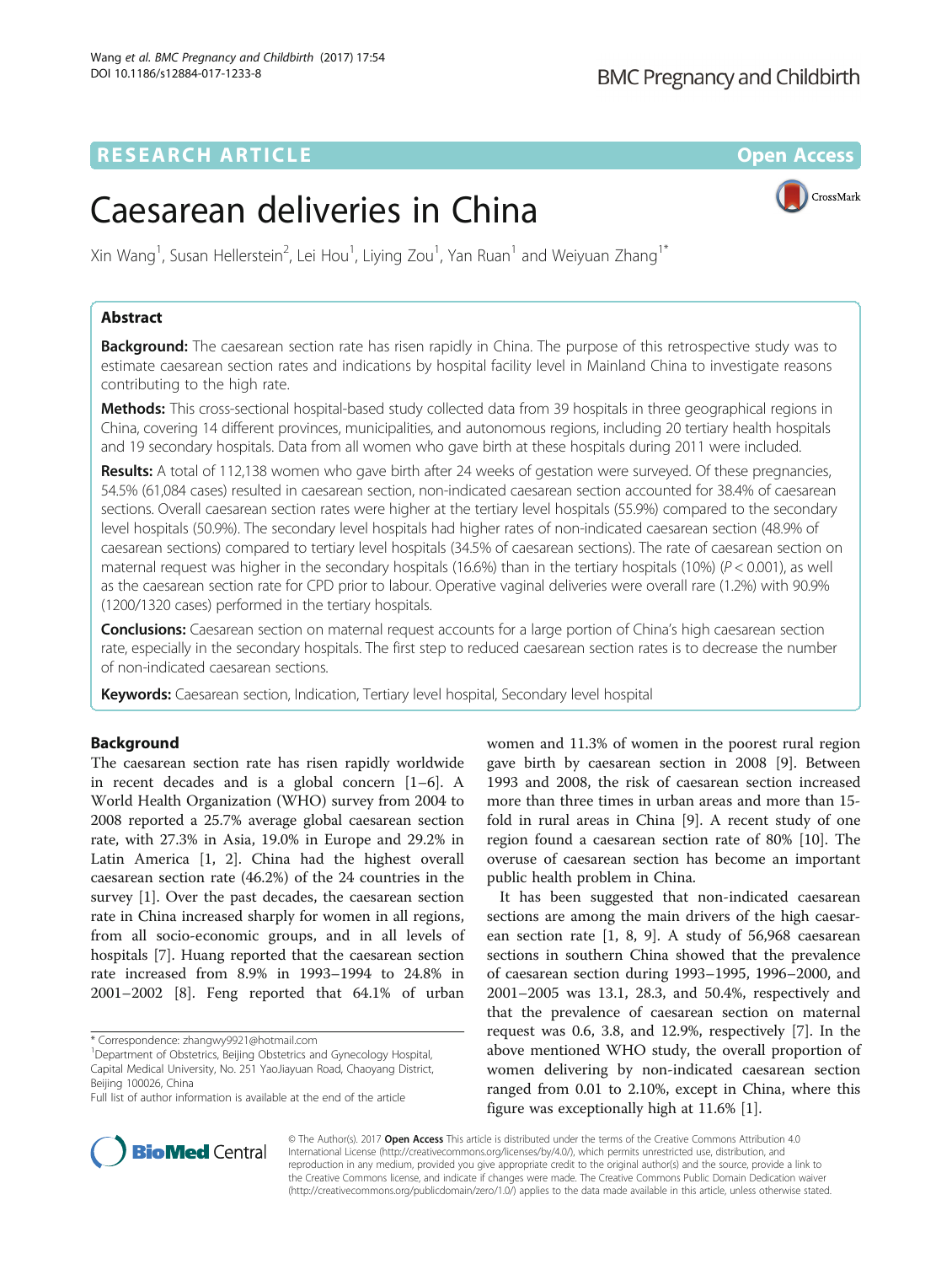In China, hospitals are classified into three groups: primary, secondary and tertiary level hospitals according to their service level, size, medical technology, medical equipment, management and medical quality. The tertiary level hospitals provide the highest level of medical service. Primary care facilities include hospitals and community-based health care facilities that provide preventive care, and other basic community services but no delivery care.

Little is known about the actual rate of caesarean section in China. Previous studies have been limited to several hospitals or regions. Information about mode of delivery and indications for caesarean section at secondary and tertiary facilities needs analysis to understand the high caesarean section rates in China. The goal of this study is to compare mode of delivery and indications for caesarean section in secondary and tertiary level hospitals to better understand reasons for China's high caesarean section rate.

## **Methods**

#### Study design and subjects

In this multi-center cross-sectional study, discharge data were collected from all live births from January 1, 2011 through December 31, 2011in 39 public hospitals from14 provinces of China. All participating facilities are members of an obstetrics cooperative center, with broader medical and academic collaboration.

The hospitals included were all part of the public system, since in 2011 more than 95% of deliveries occurred at public hospitals. The 14 provinces, municipalities, and autonomous regions within China included hospitals from Beijing, Shanghai, Jilin, Liaoning, Jiangsu, Sichuan, Shanxi, Hubei, Guangdong, Hebei, Inner Mongolia, Shandong, Shanxi, and Xinjiang.

There were twenty tertiary care hospitals and nineteen secondary care hospitals from 3 regions: East China, Central China, and West China. In China by 2011 98.7% of deliveries took place in hospitals [\[11](#page-8-0)] and in 2012, 94.4% of all inpatients in China were admitted to secondary and tertiary level hospitals [[12](#page-8-0)]. Most primary care hospitals do not have obstetrics departments or neonatal care services and are not equipped to perform caesarean section. Therefore, primary care hospitals were not included in the present study. This study was not able to study urban versus rural patient origin.

All individual-level data obtained from medical records were coded in a de-identified format, thus patient consent was not required. The investigators had no contact with patients. The procedures of this study received approval from the Human Ethics Committees of every participating hospital.

## Data collection

All women who had live births in the calendar year 2011 at each hospital site were included in the data collection. There was uniform face-to-face training on data extraction for the physician coordinator at each site. At the end of 2011, the data were extracted from the medical records and discharge summaries by trained medical staff on a standardized coded form for computer-based statistical analysis. The data points included: demographics, maternal data (age, parity, education, medical comorbidities), obstetric factors (gestational age, presentation, gestational diabetes, preeclampsia, premature rupture of membranes, third trimester bleeding), mode of delivery, and indication for caesarean section. The physician-documented indication for caesarean section was recorded. If there was more than one indication the physician designated primary indication was used.

#### Data analysis

Vaginal birth, operative vaginal birth and overall caesarean section rates were calculated for the total sample and for secondary and tertiary level facilities. Caesarean section was divided into two categories: indicated and non-indicated. The indicated caesarean section category was defined as caesarean section performed based on a recorded medical indication. The indicated categories included: repeat caesarean section, non-reassuring foetal heart tracing (NRFHT), failure to progress or cephalopelvic disproportion (CPD) in labour, and previous uterine surgery. NRFHT criteria were consistent with definitions in Williams Obstetrics (23rd Edition).

Other common indications in China which are not necessarily globally accepted indications for caesarean section such as: preeclampsia/eclampsia/HELLP, oligohydramnios, third trimester bleeding (previa/accrete/abruption placenta), multiple gestation, suspected macrosomia, and others (for indications with low frequencies) were included in the "indicated" category in this study. For these diagnoses there was not sufficient clinical information in the database to determine which of these cases would meet internationally accepted criteria. For example the severity of preeclampsia, the etiology of the third trimester bleeding (placenta previa versus abruption placenta), or details of the multiple gestation, higher order pregnancies, twin presentation and concordance were unknown.

The non-indicated category was defined as a primary caesarean section documented by the physician based solely on maternal request in the absence of any maternal or foetal medical indications or physician documented "indications" that show a provider preference but non-standard indication. These included: diagnosis of cephalopelvic disproportion prior to the onset of labour based on clinical pelvimitry and/ or estimated foetal weight, maternal request for their ages greater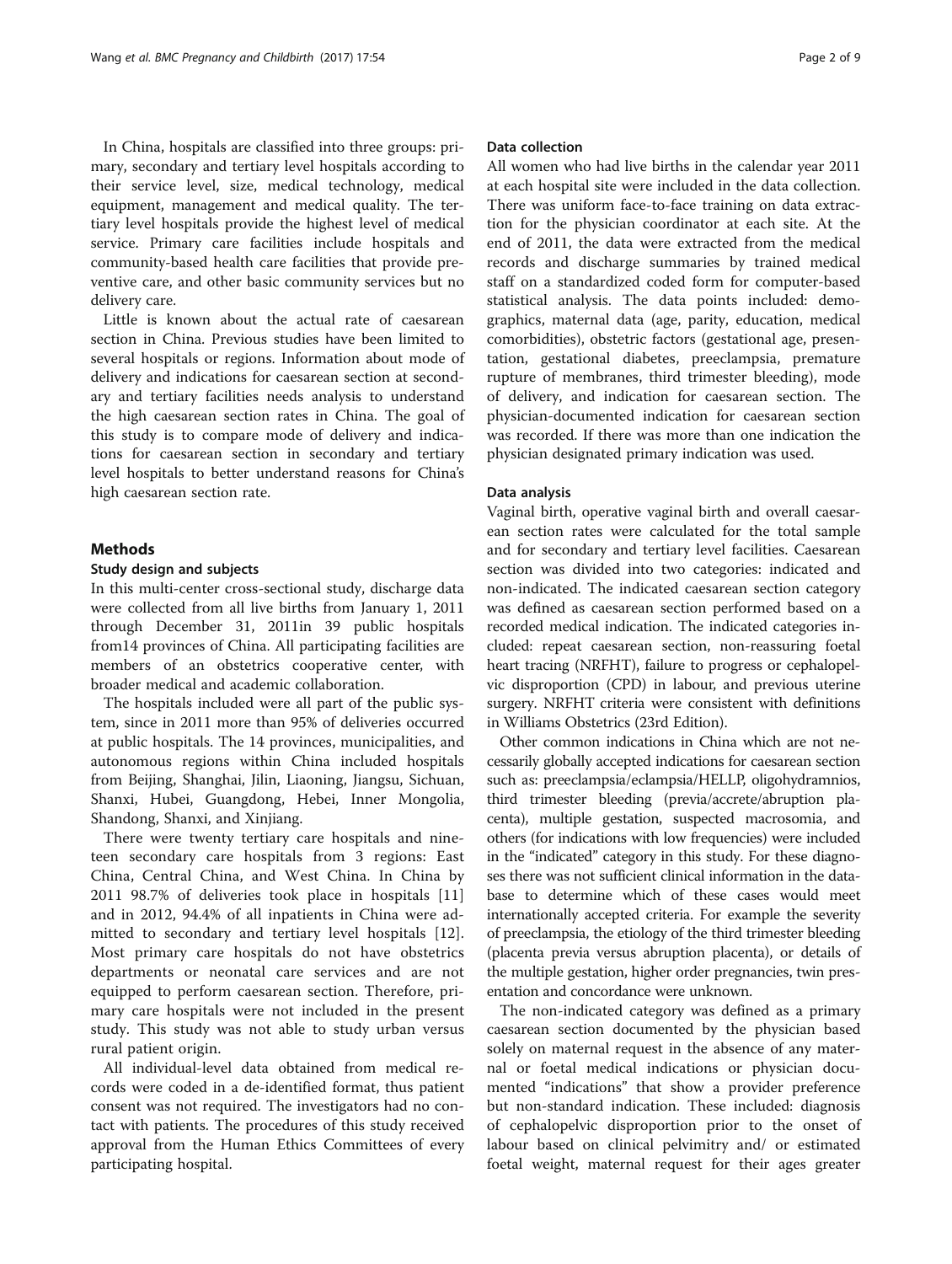than or equal to 35 years old, maternal request for precious foetus, precious foetus defined as in vitro pregnancy or poor obstetric history (i.e. prior foetal death, neonatal death, chromosomal or structural abnormality), isolated premature rupture of membranes without foetal heart rate abnormalities, nuchal cord seen on ultrasound without foetal heart rate abnormalities, severe myopia, request for concomitant myomectomy or ovarian cystectomy, or other (isolated chronic hypertension; gestational hypertension; diabetes mellitus without macrosomia, etc.).

Definition of other terms utilized in the study based on Chinese terms: operative vaginal delivery includes forceps delivery, vacuum extraction delivery and breech extraction. Preterm birth was defined as delivery between 24 and 36 6/7 weeks in gestation. Foetal Growth Restriction refers to a foetus with a birth weight less than the 10th percentile. Previous uterine surgery was defined as previous uterine surgery, such as myomectomy, excluding prior caesarean section; malpresentation includes breech presentation, face presentation, transverse lie, and unstable lie. Gestational Diabetes Mellitus refers to abnormal glucose tolerance occurring or initially found during pregnancy by oral glucose tolerance test with any single blood glucose at or above the fasting,1 and 2 h values of 5.1, 10.0, 8.5 mmol/L (92, 180,153 mg/dl), respectively. Obesity in China is defined as body mass index  $(BMI) \geq 28$  [[13\]](#page-8-0). Suspected macrosomia defined as an estimated foetal weight >4000 g based on ultrasound or Leopold's maneuvers, regardless of diabetic status. Oligohydramnios represented amniotic fluid index (AFI)  $\leq$ 5 cm regardless of foetal growth.

#### Statistics analysis

Statistics were performed using SPSS statistics software version 18.0. Data was presented as percentages or median with inter-quartile range. Mann–Whitney  $U$  test was used for the comparison of maternal age and maternal education among groups. Pearson's chi-square test of independence was used for comparing other frequencies.

## Results

## Modes of delivery

A total of 112,414 deliveries occurred during the study period, and 112,138 (99%) deliveries were used for this survey. Two hundred seventy-six participants were excluded because of missing information (11 cases), or giving birth prior to 24-week gestation (265 cases) (Fig. 1). The overall caesarean section rate among the study participants was 54.5%.

The tertiary hospitals comprised 71% (79, 631/ 112,138) of the study deliveries. In the tertiary hospitals, the caesarean section rate was 55.9% (44, 535/79, 631),

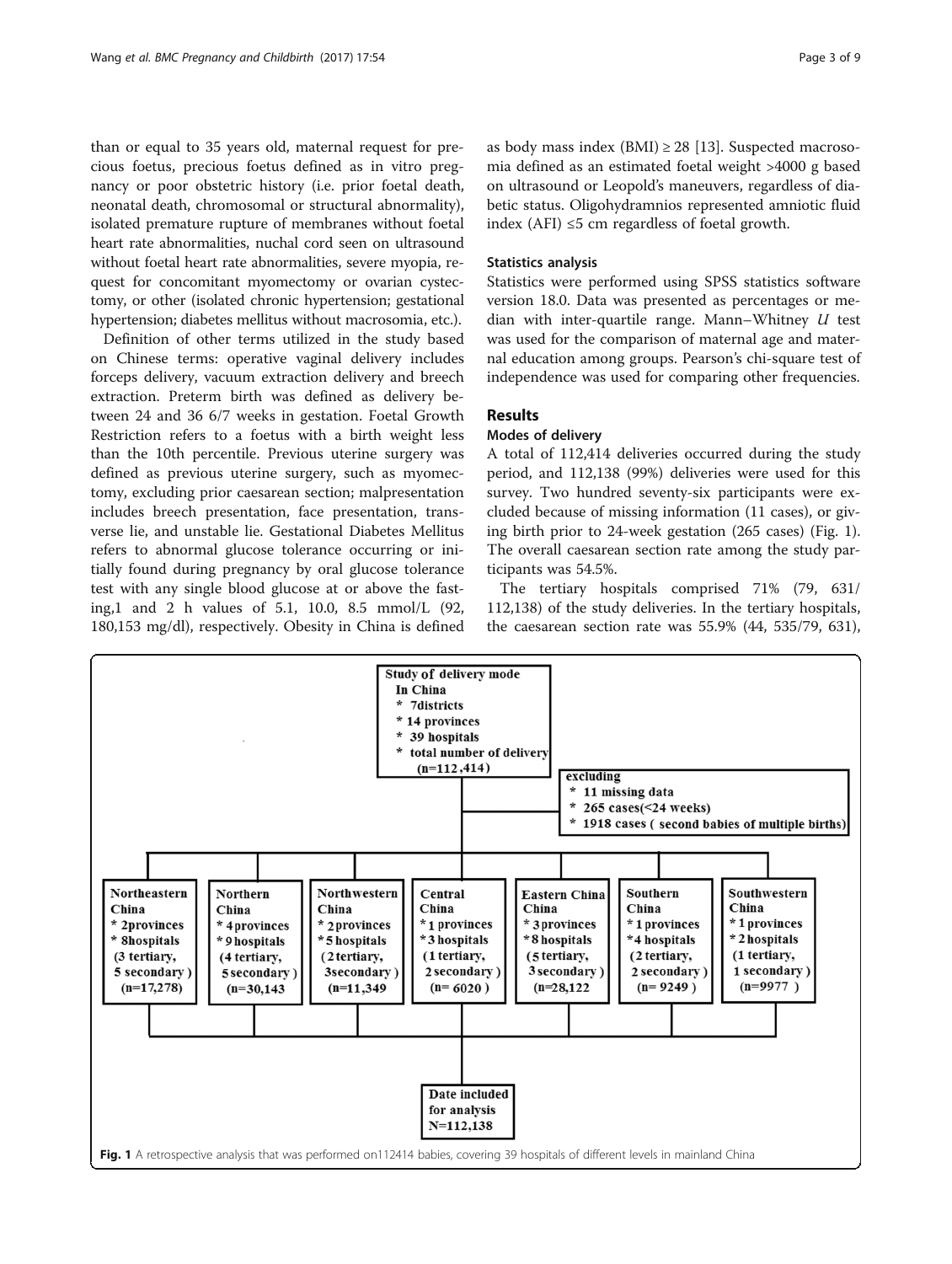significantly higher than that of the secondary hospitals (50.9%, 16, 549/32, 507). Caesarean section with indications accounted 61.6% of caesarean sections. Nonindicated caesarean section accounted for 20.9% of all deliveries or 38.4% of all caesarean sections. Although the secondary level hospitals had lower overall caesarean section rates, there were more non-indicated caesarean sections (48.9% of caesarean sections (8,092/16, 549)) compared to tertiary care hospitals (34.5% (15,382/ 44535) (Table 1).

The overall operative vaginal delivery rate was 1.2% with 90.9% (1200/1320) of the operative vaginal deliveries performed in the tertiary level hospitals. The operative vaginal delivery rate in the secondary level hospitals was 0.4% (120/32,507).

#### Population characteristics

The characteristics of women by the level of hospitals are presented in Table [2.](#page-4-0) The average age of the parturients was 28 years old. Women delivering in the tertiary hospitals were significantly older than women who delivering in the secondary hospitals  $(P < 0.001)$ . Women who delivered in the tertiary hospitals had a significantly higher level of education than women who delivered in the secondary hospitals  $(P < 0.001)$ . The overall obesity prevalence was 17.4%. Significantly more women in the tertiary hospitals were obese (19.0%), compared to those in the secondary hospitals  $(13.2\%, P < 0.001)$ . Overall, 81.1% of all deliveries were women having their first child. There were more primiparous women in the tertiary hospitals (83.9%, 66,827/79,631) than in the secondary hospitals (74.3%, 24,144/32,507). Male infants accounted for 54.7% of all deliveries. The rate of mothers carrying a male-foetus in the tertiary hospitals was lower than that in the secondary hospitals (54.3% vs. 55.8%,P < 0.001). Compared to secondary hospitals, pregnancy complications were more likely in women in the tertiary hospitals, including hypertension disorder complicating pregnancy (HDCP), gestational diabetes, PROM, preterm birth, multiple foetus or late pregnancy bleeding.

#### Indications for caesarean section

Among 61,084 caesarean sections, 7.8% (4,783) were repeat caesarean section and 92.2% (56,301) were primary caesarean section. Analysis of the primary caesarean section showed that 53.7% were with indications and 38.4% were without indications (Table [3\)](#page-5-0). Overall caesarean section on maternal request was the most common reason (22% of all caesarean sections).

In the overall study population, of the top 11 indications for caesarean section, NRFHT was the most common medical indication (12.8% of all caesarean sections), followed by cephalopelvic disproportion/ failure to progress (8.8% of all caesarean sections), and malpresentation (5.7% of all caesarean sections). Other indications included suspected macrosomia (5.6%), preeclampsia/ eclampsia (4.3%), oligohydramnios (3.9%), late pregnancy bleeding (2.7%), prior uterine surgery (2.5%), multiple foetuses (2.1%) and FGR (2.0%) (Table [3](#page-5-0)).

There were differences in indications for caesarean section between the different level of hospitals. In the tertiary hospitals, of the 79, 631deliveries, there was a higher percent of caesarean section for NRFHT or cephalopelvic disproportion/ failure to progress  $(P < 0.001)$ . The caesarean section rate for pregnancy complications (such as HDCP, malpresentation, oligohydramnios, late pregnancy bleeding, prior uterine surgery and multiple foetuses) in the tertiary hospitals was higher than in the secondary hospitals  $(P < 0.001)$ .

Of the top 7 non-indications for caesarean section, the top three reasons recorded were: maternal request without any reason (56.9% of caesarean sections,13,367/ 23,474),CPD prior to labour (20.2% of caesarean sections,4756/23,474) and maternal request for age ≥35 years (11.2% of caesarean sections, 2630/23,474) which accounted for 88.4% of the non-indicated caesarean sections, followed by maternal request for precious baby (3.2%), request for myomectomy (2.3%), nuchal cord (1.5%), isolated PROM (1.4%), and severe myopia (1.0%) (Table [4](#page-5-0)).

The caesarean section rate for maternal request without any reason was much higher in the secondary hospitals than in the tertiary hospitals  $(P < 0.001)$ , as well as the caesarean section rate for CPD prior to labour  $(P < 0.001)$ . The caesarean section rate for other non-indications, such as maternal request for older age or precious baby was higher in the tertiary hospitals than that in the secondary hospitals  $(P \lt \mathcal{P})$ 0.001) (Table [4](#page-5-0)).

Table 1 Detailed information about the rates of different deliveries at the 39 hospitals across China

| Regions             | Cesarean delivery    |                         | Overall rates | Vaginal Delivery |                            | Number of      | Number of     |
|---------------------|----------------------|-------------------------|---------------|------------------|----------------------------|----------------|---------------|
|                     | With indications (%) | Without indications (%) | of $CS(%$     | Spontaneous (%)  | Operative (%) <sup>a</sup> | deliveries (n) | hospitals (n) |
| Tertiary hospitals  | 29153 (36.6)         | 15382 (19.3)            | 44535 (55.9)  | 33896 (42.6)     | 1200(1.5)                  | 79631          | 20            |
| secondary hospitals | 8457 (26.0)          | 8092 (24.9)             | 16549 (50.9)  | 15838 (48.7)     | 120(0.4)                   | 32507          | 19            |
| Total               | 37610 (33.5)         | 23474 (20.9)            | 61084 (54.5)  | 49734 (44.4)     | 1320(1.2)                  | 112138         | 39            |

<sup>a</sup>Operative vaginal delivery includes forceps delivery, vacuum extraction delivery and breech extraction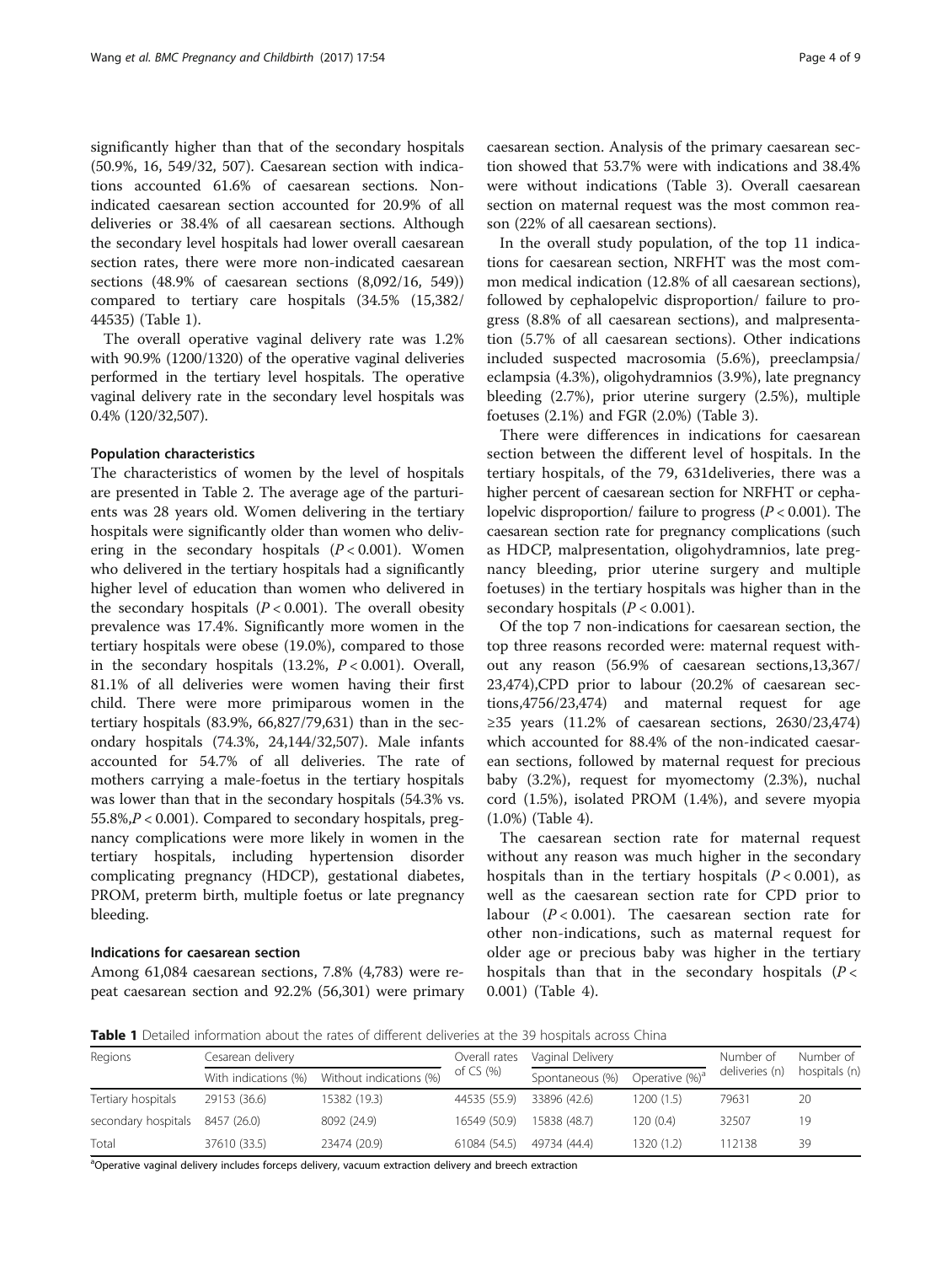| Variable                       | All $(n = 112138)$ n $(\%)$ | Tertiary hospital ( $n = 79631$ ) n (%) | Secondary hospital ( $n = 32507$ ) n (%) | $\chi^2$ | р       |
|--------------------------------|-----------------------------|-----------------------------------------|------------------------------------------|----------|---------|
| Maternal age (years)           |                             |                                         |                                          |          | < 0.001 |
| (Years)                        |                             | $29(26-31)$                             | $26(23-30)$                              |          |         |
| $\leq 24$                      | 25734 (23.1)                | 12950 (16.4)                            | 12784 (39.7)                             |          |         |
| $25 - 34$                      | 74355 (66.8)                | 57536 (72.8)                            | 16819 (52.2)                             |          |         |
| $\geq$ 35                      | 11197 (10.1)                | 8583 (10.9)                             | 2614(8.1)                                |          |         |
| Maternal education level       |                             |                                         |                                          |          | < 0.001 |
| College or above               | 55473 (51.3)                | 46093 (59.0)                            | 9380 (31.3)                              |          |         |
| High school                    | 29935 (27.7)                | 20411 (26.1)                            | 9524 (31.8)                              |          |         |
| Primary school                 | 22468 (20.8)                | 11442 (14.6)                            | 11026 (36.8)                             |          |         |
| Illiteracy                     | 258(0.2)                    | 214(0.3)                                | 44(0.1)                                  |          |         |
| Residents                      | 77661 (69.3)                | 56595 (71.1)                            | 21066 (64.8)                             | 425.80   | < 0.001 |
| Obesity                        | 15980 (17.4)                | 12512 (19.0)                            | 3468 (13.2)                              | 1584.92  | < 0.001 |
| Primiparous                    | 90971 (81.1)                | 66827 (83.9)                            | 24144 (74.3)                             | 1403.10  | < 0.001 |
| Previous bad obstetric history | 1084(1.0)                   | 952 (1.2)                               | 132(0.4)                                 | 150.28   | < 0.001 |
| Male infants                   | 61345 (54.7)                | 43028 (54.3)                            | 18137 (55.8)                             | 28.84    | < 0.001 |
| Multiple fetus                 | 1918 (1.7)                  | 1771(2.2)                               | 147(0.5)                                 | 431.05   | < 0.001 |
| GDM/DM                         | 5344 (4.8)                  | 5024(6.3)                               | 320 (1.0)                                | 1442.08  | < 0.001 |
| <b>HDCP</b>                    | 5357 (4.8)                  | 4594 (5.8)                              | 763 (2.3)                                | 594.21   | < 0.001 |
| Preeclampsia/eclampsia         | 4137 (3.7)                  | 3650 (4.6)                              | 487 (1.5)                                | 618.52   | < 0.001 |
| <b>PROM</b>                    | 17078 (15.2)                | 13965 (17.5)                            | 3113 (9.6)                               | 1133.14  | < 0.001 |
| Preterm birth                  | 9014 (8.0)                  | 8156 (10.2)                             | 858 (2.6)                                | 1805.02  | < 0.001 |
| Late pregnancy bleeding        | 2364 (2.1)                  | 2127 (2.7)                              | 237(0.7)                                 | 421.85   | < 0.001 |
| oligohydrammios                | 4200 (3.7)                  | 2938 (3.7)                              | 1262(1.6)                                | 2.37     | 0.12    |
| Fetus weight $\geq 4000$ g     | 7366 (6.7)                  | 5075 (6.5)                              | 2291(7.1)                                | 14.38    | < 0.001 |

<span id="page-4-0"></span>Table 2 Characteristics of study populations

Quantitative variables of age are expressed as median (25th percentile–75th percentile)

852 missing cases for maternal age; 4004 missing cases for maternal education, 20187 missing cases for maternal BMI;, 2071 missing cases for neonatal weight IVF-ET In Vitro Fertilization Pre-Embryo Transfer, PROM Preterm Rupture Of Membranes, HDCP Hypertension Disorder Complicating Pregnancy

## **Discussion**

This study of 112,138 births is one of the largest-scale surveys including indications for delivery conducted in China to date, covering three geographical regions, and focusing on non-indicated caesarean sections. It showed an overall caesarean section rate of 54.5% in 2011 which is substantially higher than the 46.2% found in the 2008 WHO study [[1\]](#page-8-0). As an example, at the Beijing Obstetrics and Gynecology Hospital, the largest tertiary specialty hospital in Beijing, the caesarean section rate steadily increased from 19.5% in 1980–1984, to 25.4% in 1985– 1988, then 35.3% in 1989–1992 [[14\]](#page-8-0), and the rate was the highest ever recorded at 47.9% in 2011 in this survey. The high caesarean section rate in China is concerning and efforts to analyze caesarean section rates and indications are important first steps in designing programs to decrease these rates.

In this study, 38.4% of all caesarean section were nonindicated, with 85.6% scheduled and performed before labour. Non-indicated caesarean section in this study accounted for 20.9% of deliveries compared to only 11.2% in the 2008 WHO study.

In China as early as 1996, caesarean section on maternal request or caesarean section for social factors received attention from researchers [\[15](#page-8-0)]. Previous studies also demonstrated that caesarean section on maternal request or caesarean section for "social factors" accounted for 35.9– 46.2% of all caesarean section in certain areas of China [[7](#page-8-0)]. In this study 11.9% of deliveries were caesarean section on maternal request compared to rates estimated at 2.5% in the USA or 1-2% in the United Kingdom. Caesarean section on maternal request was the most common recorded reason for caesarean section in this study. The nonindicated caesarean section rate varied greatly by level of facility and region and was much higher in the secondary level hospitals than in the tertiary level hospitals. This suggested that clinical practice patterns affect the number of caesarean sections performed. In China in 2011, there was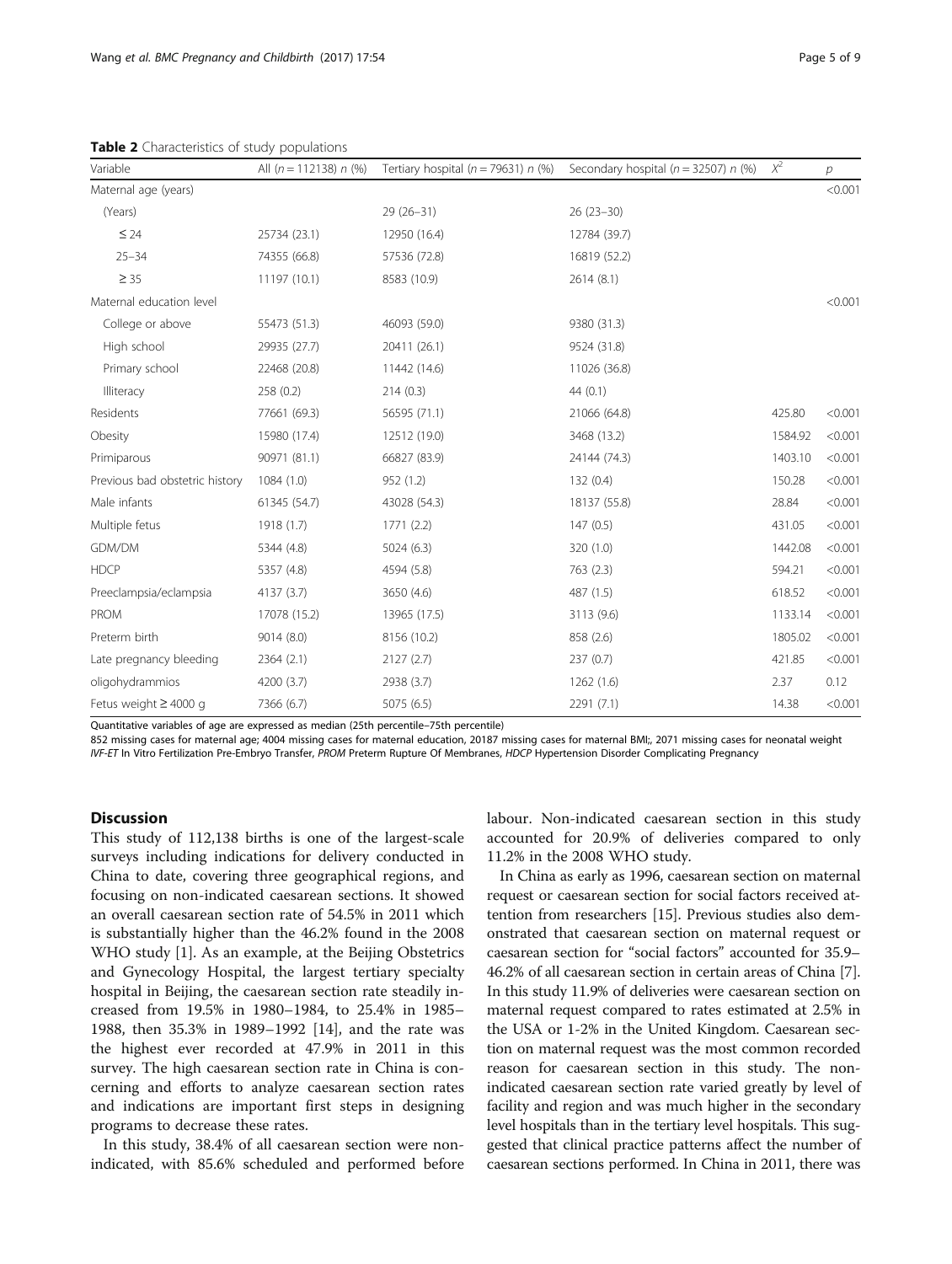<span id="page-5-0"></span>Table 3 The indications for cesarean by regions

| Indications                           | Total<br>(% of 61084) | Total<br>(% of 112138) | Tertiary hospital (% of 79631) | Secondary hospital<br>(% of 32507) | $X^2$ value | $P$ value |
|---------------------------------------|-----------------------|------------------------|--------------------------------|------------------------------------|-------------|-----------|
| Total Cesarean Delivery               | 100                   | 61084 (54.5)           | 44535 (55.9)                   | 16549 (50.9)                       | 234.35      | < 0.001   |
| Repeat Cesarean Delivery              | 7.8                   | 4783 (4.3)             | 3640 (4.6)                     | 1143(3.5)                          | 62.91       | < 0.001   |
| Primary Cesarean Delivery             | 92.2                  | 56301 (50.2)           | 40895 (51.4)                   | 15406 (47.4)                       | 145.00      | < 0.001   |
| Non-indicated                         | 38.4                  | 23474 (20.9)           | 15382 (19.3)                   | 8092 (24.9)                        | 433.71      | < 0.001   |
| Cesarean Delivery on maternal demand  | 21.9                  | 13367 (11.9)           | 7957 (10.0)                    | 5410 (16.6)                        | 972.35      | < 0.001   |
| Other non-indicated Cesarean Delivery | 16.5                  | 10107 (9.0)            | 7425 (9.3)                     | 2682 (8.3)                         | 32.45       | < 0.001   |
| Indicated Cesarean Delivery           | 53.7                  | 32827 (29.3)           | 25513 (32.0)                   | 7314 (22.5)                        | 1014.56     | < 0.001   |
| <b>NRFHT</b>                          | 12.8                  | 7840 (7.0)             | 5736 (7.2)                     | 2104(6.5)                          | 19.00       | < 0.001   |
| FTP/CPD (in labor)                    | 8.8                   | 5373 (4.8)             | 4006 (5.0)                     | 1367 (4.2)                         | 34.48       | < 0.001   |
| Malpresentation                       | 5.7                   | 3500 (3.1)             | 2811 (3.5)                     | 689 (2.1)                          | 151.88      | < 0.001   |
| Suspected macrosomia                  | 5.6                   | 3427 (3.1)             | 2463(3.1)                      | 964 (3.0)                          | 1.27        | 0.26      |
| Preeclampsia/eclampsia                | 4.3                   | 2650 (2.4)             | 2356 (3.0)                     | 294 (0.9)                          | 422.18      | < 0.001   |
| Oligohydrammios                       | 3.9                   | 2393(2.1)              | 1807(2.3)                      | 586 (1.8)                          | 24.06       | < 0.001   |
| Late pregnancy bleeding               | 2.7                   | 1637(1.5)              | 1476 (1.9)                     | 161(0.5)                           | 296.05      | < 0.001   |
| Prior uterine surgery                 | 2.5                   | 1554 (1.4)             | 1244(1.6)                      | 310 (1.0)                          | 62.56       | < 0.001   |
| Multiple fetus                        | 2.1                   | 1280(1.1)              | 1178(1.5)                      | 102(0.3)                           | 277.90      | < 0.001   |
| FGR                                   | 2.0                   | 1194(1.1)              | 629(0.8)                       | 565 (1.7)                          | 197.01      | < 0.001   |
| Other medical disease                 | 1.2                   | 727 (0.6)              | 694 (0.9)                      | 33(0.1)                            | 211.49      | < 0.001   |
| Other indications                     | 2.0                   | 1252(1.1)              | 1113(1.4)                      | 139 (0.4)                          | 196.77      | < 0.001   |

not a gatekeeper system or a pre-operative view required for caesarean section [[16](#page-8-0)] so if a woman requested a caesarean section, some hospitals were more likely to comply.

Prior studies in China have reported that fear of pain and perceived better health for the child and mother are the main reasons women request caesarean section [[17](#page-8-0)–[19\]](#page-8-0). In China in 2011, most public hospitals were unable to routinely offer pain relief or epidurals in labour making the fear of pain a real concern. Emotional and nursing support for women in labour requires adequate nurse to patient staffing ratios, which may be lacking with the current system.

CPD diagnosed prior to labour was the second most common coded reason for non-indicted caesarean section, accounting for 20% of the non-indicated caesarean section or 4.2% of total deliveries. Even in the tertiary hospitals, CPD prior to labour accounted for 18.9% of the non-indicated caesarean section or 3.6% of total deliveries. In most hospitals in China routine clinical pelvimitry is performed antenatally. Previous Chinese studies classifed this as a medical indication for caesarean section. Despite abandonment of this practice in the USA and UK due to its poor predictive value for failure to progress in labour, in China it

|  | Table 4 The non-indications for cesarean by regions |  |
|--|-----------------------------------------------------|--|
|--|-----------------------------------------------------|--|

| Indications                                      | Total<br>(% of 23474) | Total<br>$(n = 112138)$ | Tertiary hospitals<br>(% of 79631) | Secondary hospital<br>(% of 32507) | $X^2$ value | $P$ value |
|--------------------------------------------------|-----------------------|-------------------------|------------------------------------|------------------------------------|-------------|-----------|
| Maternal request without any reason              | 56.9                  | 13367 (11.9)            | 7957                               | 5410                               | 972.35      | < 0.001   |
| CPD prior to labor                               | 20.2                  | 4756 (4.2)              | 2904                               | 1852                               | 238.96      | < 0.001   |
| Maternal request for Age $>35$ (multip + primip) | 11.2                  | 2630(2.3)               | 2097                               | 533                                | 99.53       | < 0.001   |
| Materal request for precious baby                | 3.2                   | 761 (0.7)               | 662                                | 99                                 | 95.04       | < 0.001   |
| Maternl request for myomectomy                   | 2.3                   | 540 (0.5)               | 503                                | 37                                 | 129.17      | < 0.001   |
| Nuchal Cord                                      | 1.5                   | 342(0.3)                | 306                                | 36                                 | 55.80       | < 0.001   |
| Isolated: PROM                                   | 1.4                   | 336 (0.3)               | 292                                | 44                                 | 41.35       | < 0.001   |
| Severe myopia                                    | 1.0                   | 225(0.2)                | 221                                | $\overline{4}$                     | 81.09       | < 0.001   |
| <b>TOTAL</b>                                     | 100                   | 23474 (20.9)            | 15382                              | 8092                               | 433.71      | < 0.001   |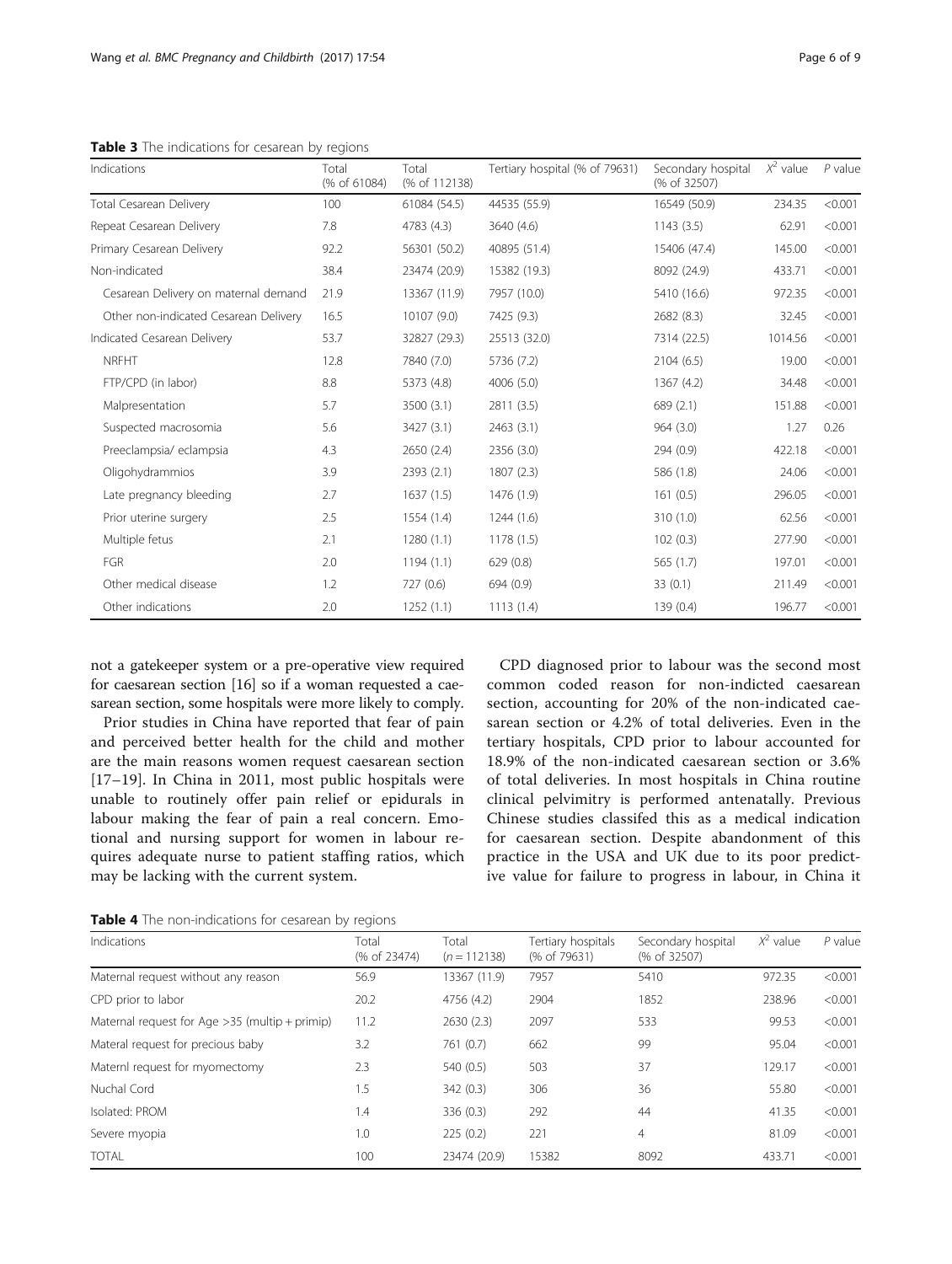is a common physician documented reason for caesarean section.

In China, tertiary level hospitals often provide leadership in clinical teaching, research, and development of clinical guidelines. Physicians from tertiary hospitals may be considered more informed than those at secondary level hospitals, but this study suggests a wide gap between the tertiary level physician practice and international guidelines. The development of standardized evidence-based guidelines in obstetrics may help obstetricians decrease the number of non-indicated caesarean section.

In China, high risk pregnant women delivered more often in the tertiary hospitals. The higher overall caesarean section rate in tertiary level hospitals compared to secondary level hospitals may be partially explained by the higher risk patient mix at the tertiary level hospitals.

In this study 33.5% of deliveries were caesarean section with documented indications, with 29.3% of primary caesarean section with indications. Among the indicated caesarean sections, the most common diagnosis was NRFHRT or foetal distress (12.8% of all caesarean section, 7.0% of all deliveries). This is consistent with a previous study of teaching hospitals in China [[20\]](#page-8-0) and is higher than that in the United States (4.0-5.9%) [\[21, 22](#page-8-0)]. The rate for this indication was much higher in the tertiary hospitals than in the secondary hospitals in this study. NRFHT can be a relatively subjective indication for caesarean section [[22, 23](#page-8-0)]. In this study NRFHT was diagnosed before labour 36.0% (2824/7840) of the time. This finding may be partially explained by the common overuse of technology in low risk pregnancies in China. For example, in many hospitals, the standard of care is to perform weekly non-stress tests (NSTs) in all healthy pregnant women in the third trimester. The positive predictive value of these tests is poor when used in low risk populations. Isolated abnormal umbilical cord dopplers or nonspecific electronic foetal monitor findings may result in unnecessary caesarean section for "foetal distress".

The non-indicated caesarean section rate would be even higher if some diagnoses that we included in the "indicated" category such as preeclampsia/eclampsia/ HELLP, oligohydramnios, third trimester bleeding (previa/accrete/abruption placenta), multiple gestation, and suspected macrosomia were further analyzed and recategorized since they are not globally accepted and evidence based indications for caesarean section. In this analysis we were unable, for example, to discern which pregnancies had placenta previa (an accepted caesarean section indication) versus an abruptio placenta without intrauterine foetal death (not a caesarean section indication) or which multiple gestation cases had a non-vertex presenting twin, higher order multiples or non-concordant breech second twins (all accepted caesarean section indications). Thus with rigorous auditing of the "indicated" category of cases, many would be reclassified as "non-indicated", raising the overall non-indicated caesarean section rate.

Isolated oligohydramnios is also not an evidence based indication for caesarean section.

Consistent with previous research in China, our study showed that isolated oligohydramnios was one of the major indications for caesarean section in China, accounting for 3.9% of all caesarean section. A prior study involving 2326 women of rural eastern China showed that, during antenatal care, 46.8% women received at least 3 ultrasound scans and the maximum number reached 11 [[8\]](#page-8-0). It showed a statistically significant association between the number of antenatal ultrasound scans and caesarean section rates. A growing body of evidence demonstrates that isolated oligohydramnios in the absence of other maternal or foetal risk factors is not associated with adverse perinatal outcomes [\[24](#page-8-0)]. Caesarean section for preeclampsia could also be reassigned to non-indicated caesarean section if we were able to analyze the cases with more clinical information.

In this study, the overall operative vaginal delivery rate was very low at 1.2% and even lower in the secondary hospitals. This is consistent with Wang's report, which surveyed 887 health facilities in the year 2002 and reported a national caesarean section rate of 38.0% and an extremely low operative vaginal delivery rate (5.5%) [\[25](#page-8-0)]. Low operative vaginal delivery rates may be due to pressure on the caregivers to practice "defensive medicine" and lack of training and experience with the techniques. Caesarean section for malpresentation accounted for 3.2% of all deliveries. Perhaps due to the same pressures few hospitals offer external cephalic versions.

Numerous studies of caesarean section have shown a strong association between increased maternal education, older maternal age and low parity and an increased risk of caesarean section [\[6, 15](#page-8-0), [16\]](#page-8-0). In China, tertiary hospitals are located in big cities, treating mainly urban patients or rural patients referred from secondary and primary hospitals. Secondary and primary hospitals are usually in moderate or small cities, treating patients from towns or rural areas. In this study, the tertiary level hospital parturients were older, more educated, more likely to be having their first child later, pregnancy complications and indicated caesarean section.

The major strength of this study is that it is one of the largest-scale surveys conducted in China to date, covering three geographical regions, and focusing on non-indicated caesarean section in China. The biggest limitation of this study is that the facilities were not randomly selected, which may have introduced selection bias. Thus the caesarean section rates should not be regarded as representative for the entire country, nor for all the regions.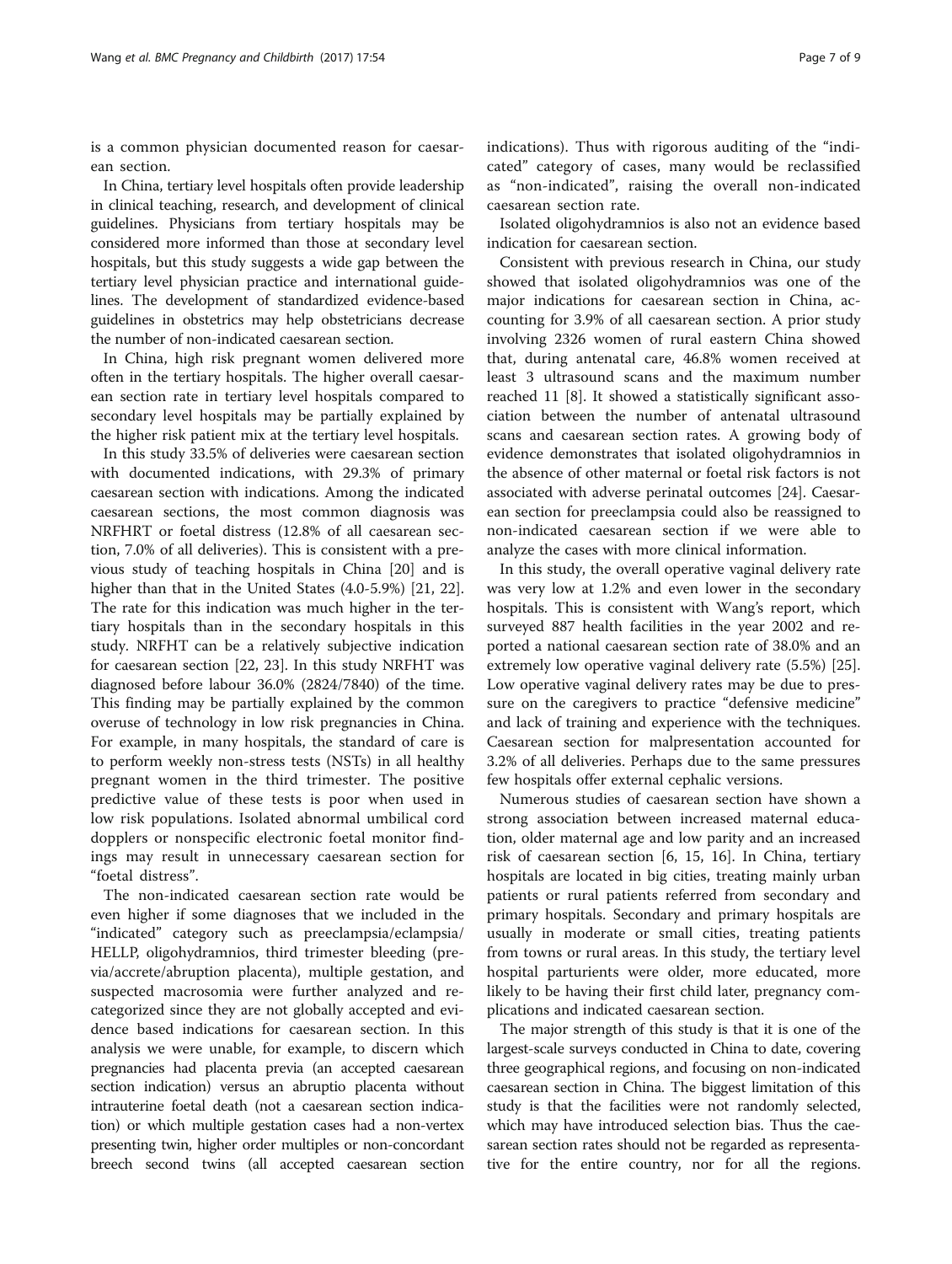Furthermore, our survey included only the secondary and tertiary hospitals, so our results cannot be generalized to smaller facilities. Second, prior studies show an association between insurance coverage and caesarean section but this cannot be analyzed since insurance data was not recorded in our survey. Third, we have no data on labour management including: induction of labour, augmentation of labour, or the availability of anesthesia. Furthermore, In the paper based on the same database, which we published in Chinese in 2014 [\[26\]](#page-8-0), we put the indictions, such as cephalopelvic disproportion prior to labor, Age >35,etc. into indicated caesarean section as we used to do, it showed that the non-indicated caesarean section rate was 24.553%, was lower than that of this article, we have corrected in this article. Even so, there is some misclassification bias given that many of the caesarean section classified as "indicated" would likely be "non-indicated" if we had more clinical data on the cases. This suggests that we have underestimated the number of non-indicated caesarean sections.

The ideal caesarean section rate is not known. One ecological study using longitudinal data in 159 countries showed caesarean section rates higher than around 10% at the population level are not associated with decreases in maternal and neonatal mortality rate [\[27](#page-8-0)]. Another suggested that rates up to approximately 19% were associated with lower maternal and neonatal mortality rates in WHO member states [[28\]](#page-8-0). Regardless, the caesarean section rate in China in this study of 54.5% is well above accepted target rates with at least 38% that were nonindicated. The motivations for providers are to perform caesarean sections for non-medical, vague or subjective indications is a complex issue. A broader perception of caesarean section as safe has been raised as a possibility. The use of globally recognized indications that are evidence- based to create clinical obstetric guidelines could standardize diagnosis and treatment in pregnancy and result in fewer unnecessary caesarean section at tertiary and secondary level hospitals. Additionally, medical malpractice reform and focus on the birth experience may be a way to reduce caesarean section rates. Analysis of maternal and perinatal outcomes associated with mode of delivery in China needs further study. With the end of the One Child policy, as of January 2016, the risks associated with non-indicated caesarean section will likely increase as more women are allowed and choose to have a second child. This makes it imperative to reduce the number of unnecessary primary caesarean sections.

## Conclusions

Caesarean section on maternal request accounts for a large portion of China's high caesarean section rate, especially in the secondary hospitals. More guidelines and bulletins are urgently needed to standardize the diagnosis and treatment of diseases nationally among different level of hospitals. On the other side, legislation to protecting doctors to do the appropriate treatment rather than defense treatment is still the important things to do.

#### Abbreviations

AFI: Amniotic fluid index; BMI: Body mass index; CI: Confidence intervals; CPD: Cephalopelvic disproportion; DM: Preexisting diabetes mellitus; FGR: Foetal growth restriction; GDM: Gestational diabetes mellitus; HDCP: Hypertension disorder complicating pregnancy; IVF-ET: In vitro fertilization pre-embryo transfer; NRFHT: Non-reassuring foetal heart tracing; OR: Odds ratios; PROM: Preterm Rupture Of Membranes; WHO: World Health **Organization** 

#### Acknowledgments

We thank the subjects for their participation and medical staffs involved in this survey at the following hospitals: Capital Medical University Beijing Obstetrics and Gynecology

Hospital, Capital Medical University Friendship Hospital (Li Lin), Obstetrics and Gynecology Hospital of Fudan University (Xiaotian Li), First Affiliated Hospital of Medical College of Xi'an Jiaotong University (Wenli Gou), Nanjing Drum Tower Hospital (Yali Hu), Shandong Provincial Hospital (Xietong Wang), the Second Affiliated Hospital of West China Hospital (Xinghui Liu), Shengjing Hospital of China Medical University (Caixia Liu), Nanfang Hospital of Nanfang Medical University (Yanhong Yu), the Second Hospital of Jilin University (Yanhui Zhao), the First Affiliated Hospital of Xinjiang Medical University (Qiming Zhu), Hebei Changzhou Central Hospital (Junfeng Zhang), the First Affiliated Hospital of Inner Shandong Provincial Hospital. We thank Maynard S. Clark for his reviews and suggestions (Department of Global Health and Population, Harvard School of Public Health, Boston).

#### Funding

This project was supported by "Health industry special funds for Public Benefit Research Foundation" from the Ministry of Health, People's Republic of China (Grant number 201002013).

#### Availability of data and materials

The data used in this study contains identifying/confidential patient information and cannot be shared.

#### Authors' contributions

XW did the initial data interpretation, and wrote an early draft of the manuscript. SH reviewed and extensively rewrote the manuscript and guided the analysis. LH analysis of the data and edit the manuscript. ZL and YR mainly carried out data collection and analysis. WZ initially set up the study design, conceived of creating this dataset and supervised the data collection training and logistics. All authors have seen and approved the final version of this abstract for publication.

#### Competing interests

The authors declare that they have no competing interests.

#### Consent for publication

Not applicable.

#### Ethics approval and consent to participate

The procedures of this study received ethics approval from the Human Ethics Committees of following hospitals

- 1. Capital Medical University, Beijing Obstetrics and Gynecology Hospital
- 2. Capital Medical University, Friendship Hospital
- 3. Beijing Daxing Maternal and Child Health Hospital
- 4. Tongzhou Maternal and Child Health Hospital
- 5. Inner Mongolia Maternal and Child Health Hospital
- 6. Erlianhaote People's Hospital
- 7. Taiyuan Maternal and Child Health Hospital
- 8. Cangzhou Central Hospital
- 9. The First Affiliated Hospital of Inner Mongolia Medical University
- 10. Obstetrics and Gynecology Hospital of Fudan University
- 11. Shanghai Changning Maternal and Child Health Hospital
- 12. Shanghai Putuo Maternal and Child Health Hospital